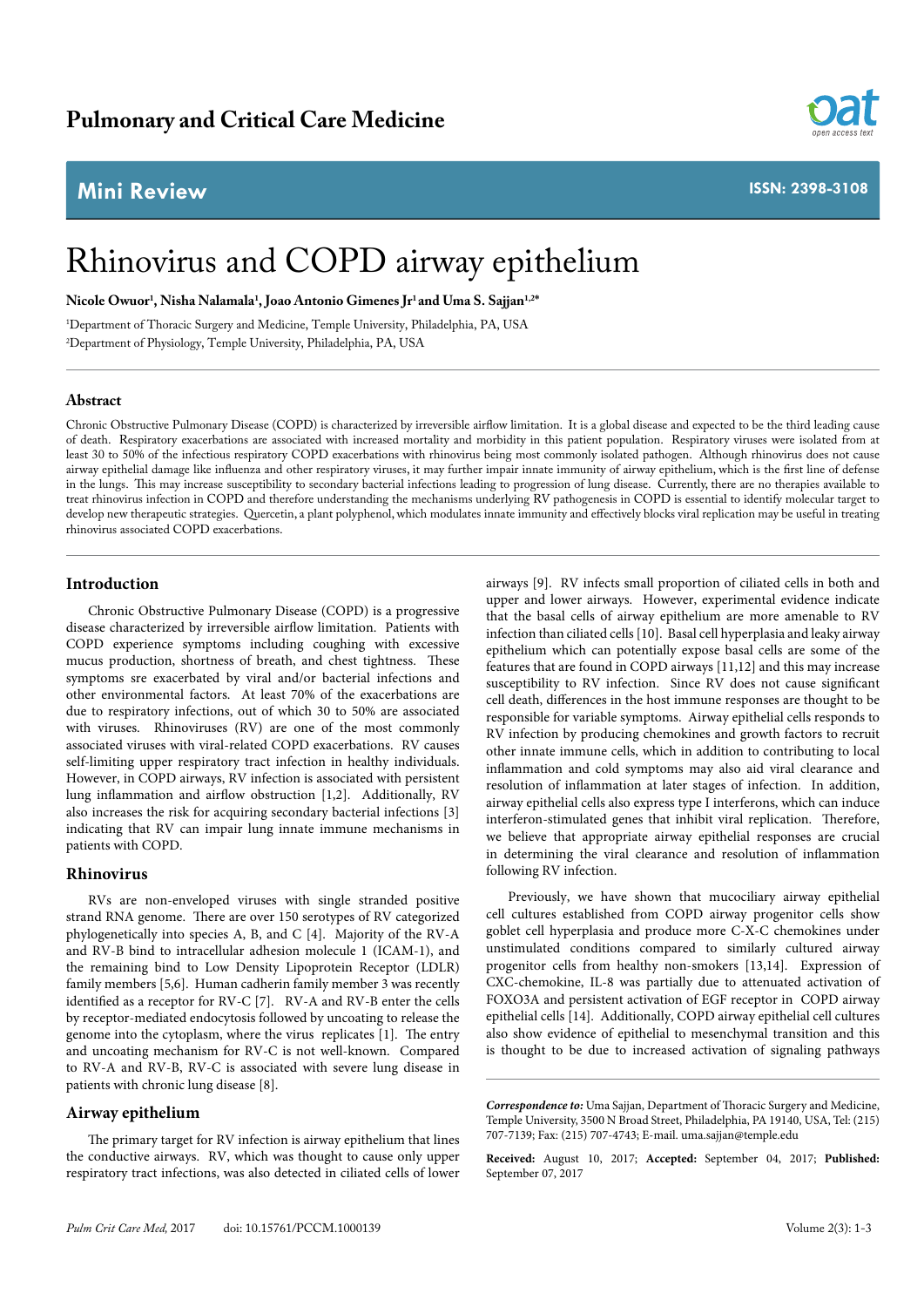downstream of TGF-β1 [12,15]. Furthermore, progenitor cells from COPD patients was shown to be defective in regenerating normal airway epithelium [16]. These observations indicate that airway progenitor cells in COPD may have acquired epigenetic changes due to persistent exposure to cigarette smoke and inflammatory milieu and these changes affect the regeneration of airway epithelium leading to abnormal airway epithelium.

Abnormality in airway epithelium in structure or function may significantly affect the outcome of infection. Previously, we demonstrated that compared to normal, mucociliary-differentiated COPD airway epithelial cell cultures show exaggerated chemokine responses and antiviral interferon responses [13]. Our on-going studies indicate that despite exaggerated antiviral responses COPD airway epithelial cell cultures show delay in clearing the virus and show enhanced goblet cell hyperplasia and pro-inflammatory phenotype after RV infection (Jing and Sajjan, unpublished observations). Several studies have shown similarly exaggerated chemokine responses to RV infection in cigarette smoke exposed normal airway epithelial cells indicating that cigarette smoke may be sufficient to alter the innate immune responses of these cells to infection [17,18]. Additionally RVinfected COPD cultures also show suppressed antimicrobial factor, human β- defensin 2 to subsequent bacterial infection [19]. These findings indicate that COPD airway epithelial cells show aberrant innate immune responses to RV, and this may potentially recruit more neutrophils and other innate immune cells to the airways and increase respiratory symptoms in COPD. Consistent with this notion, experimental RV infection in mild COPD patients was accompanied by upper and lower respiratory symptoms that was more severe and prolonged compared to similarly-infected healthy non-smokers [20]. RV infection also increased oxidative and nitrosative stress markers in the lungs of COPD, but not in healthy subjects [21]. Further, this was shown to be due to reduced histone deacetylase 2 activity in macrophages. On a similar note, we showed that RV infection in mice with mild COPD phenotype resulted in persistent expression of CXCL-1 expression, recruitment of neutrophils to the airways and sustained lung inflammation [22]. Further, studies are needed to understand the mechanisms of RV-induced exaggerated responses in COPD.

### **Potential therapies for rhinovirus infection**

At present, there are no therapies to treat RV infection other than palliative therapies to treat symptoms of common colds. One of the reasons is that numerous serotypes of RV preclude the development of vaccines or any other specific therapies. Since RV-elaborated protease, 2A, 3C plays a major role in RV replication, studies to develop treatment for RV are focused on inhibiting these proteases. Although some protease inhibitors have been shown to inhibit RV replication in vitro, their utilization as therapeutic agents is yet to be determined [23,24]. Recently, [α](http://www.ncbi.nlm.nih.gov/pubmed/27354786)1-antitrypsin that is expressed in the lungs and in other organs was shown to inhibit RV replication in vitro in airway epithelial cells and attenuate RV-induced neutrophilic inflammation in vivo [25]. This is quite promising since [α](http://www.ncbi.nlm.nih.gov/pubmed/27354786)1-antitrypsin deficient subjects develop COPD-like lung disease and are vulnerable for RVinduced exacerbations [26]. Another potential therapy to treat RV infection is treatment with quercetin. Quercetin is a plant polyphenol with potent anti-inflammatory and antioxidant properties. We have previously demonstrated that quercetin interferes with various stages of viral life cycle, including viral entry, transcription and translation of viral genome, and processing of viral proteins [27]. Given the fact that quercetin also prevents progression of lung disease in COPD and modulates innate immunity of airway epithelial cells [14,28], quercetin

treatment may be useful in treating RV-induced exacerbations in COPD.

#### **Conclusion**

Although COPD patients do not show increased frequency of RV infections, they experience more severe and prolonged respiratory symptoms. Following RV infection, COPD patients also acquire secondary bacterial infections leading to progression of lung disease. This may be due to defective innate immune mechanisms of COPD airway epithelial cells that line the conductive airways. Therefore, strategies that repairs the airway epithelium, improve innate immune mechanisms may reduce the impact of RV-induced severe respiratory symptoms and progression of lung disease in this patient population. Quercetin, which has the capacity to modulate airway innate immune functions and inhibit viral replication may be used for treating COPD exacerbations. Preliminary clinical trial indicate that quercetin is safely-tolerated up to 2000 mg/day in COPD patients with mild to moderate lung disease (Han, Martinez and Sajjan, Unpublished results). However, further studies are required to establish the safety and efficacy of using quercetin as a therapy to treat COPD exacerbations.

#### **References**

- 1. Blaas D, Fuchs R2 (2016) Mechanism of human rhinovirus infections. *Mol Cell Pediatr*  3: 21. [\[Crossref\]](http://www.ncbi.nlm.nih.gov/pubmed/27251607)
- 2. Papi A, Bellettato CM, Braccioni F, Romagnoli M, Casolari P, et al. (2006) Infections and airway inflammation in chronic obstructive pulmonary disease severe exacerbations. *Am J Respir Crit Care Med* 173: 1114-1121. [[Crossref\]](https://www.ncbi.nlm.nih.gov/pubmed/16484677)
- 3. Mallia P, Footitt J, Sotero R, Jepson A, Contoli M, et al. (2012) Rhinovirus Infection Induces Degradation of Antimicrobial Peptides and Secondary Bacterial Infection in COPD. *Am J Respir Crit Care Med*. 186: 1117-1124.
- 4. Palmenberg AC, Spiro D, Kuzmickas R, Wang S, Djikeng A, et al. (2009). Sequencing and analyses of all known human rhinovirus genomes reveal structure and evolution. *Science* 324: 55-59. [[Crossref\]](https://www.ncbi.nlm.nih.gov/pubmed/19213880)
- 5. Staunton DE, Merluzzi VJ, Rothlein R, Barton R, Marlin SD, et al. (1989) A cell adhesion molecule, ICAM-1, is the major surface receptor for rhinoviruses. *Cell* 56: 849-853. [\[Crossref\]](http://www.ncbi.nlm.nih.gov/pubmed/2538244)
- 6. Hofer F, Gruenberger M, Kowalski H, Machat H, Huettinger M, et al. (1994) Members of the low-density lipoprotein receptor family mediate cell entry of a minor-group common cold virus. *Proc Natl Acad Sci U S A* 91: 1839-1842. [\[Crossref\]](http://www.ncbi.nlm.nih.gov/pubmed/8127891)
- 7. Bochkov YA, Watters K, Ashraf S, Griggs TF, Devries MK, et al. (2015) Cadherinrelated family member 3, a childhood asthma susceptibility gene product, mediates rhinovirus C binding and replication. *Proc Natl Acad Sci U S A* 112: 5485-5490. [[Crossref\]](https://www.ncbi.nlm.nih.gov/pubmed/25848009)
- 8. Griggs TF, Bochkov YA, Basnet S, Pasic TR, Brockman-Schneider RA4, et al. (2017) Rhinovirus C targets ciliated airway epithelial cells. *Respir Res* 18: 84. [\[Crossref\]](http://www.ncbi.nlm.nih.gov/pubmed/28472984)
- 9. Mosser AG, Brockman-Schneider R, Amineva S, Burchell L, Sedgwick JB, et al. (2002) Similar frequency of rhinovirus-infectible cells in upper and lower airway epithelium. *J Infect Dis* 185: 734-743. [\[Crossref\]](http://www.ncbi.nlm.nih.gov/pubmed/11920291)
- 10. Faris AN, Ganesan S, Chattoraj A, Chattoraj SS, Comstock AT, et al. (2016) Rhinovirus Delays Cell Repolarization in a Model of Injured/Regenerating Human Airway Epithelium. *Am J Respir Cell Mol Biol* 55: 487-499. [\[Crossref\]](http://www.ncbi.nlm.nih.gov/pubmed/27119973)
- 11. Rock JR, Randell SH, Hogan BL (2010) Airway basal stem cells: a perspective on their roles in epithelial homeostasis and remodeling. *Dis Model Mech* 3: 545-556. [\[Crossref\]](http://www.ncbi.nlm.nih.gov/pubmed/20699479)
- 12. Milara J, Peiro T, Serrano A, Cortijo J (2013) Epithelial to mesenchymal transition is increased in patients with COPD and induced by cigarette smoke. *Thorax* 68: 410-420. [[Crossref\]](https://www.ncbi.nlm.nih.gov/pubmed/23299965)
- 13. Schneider D, Ganesan S, Comstock AT, Meldrum CA, Mahidhara R, et al. (2010) Increased cytokine response of rhinovirus-infected airway epithelial cells in chronic obstructive pulmonary disease. *Am J Respir Crit Care Med* 182: 332-340. [\[Crossref\]](https://www.ncbi.nlm.nih.gov/pubmed/20395558)
- 14. Ganesan S, Unger BL, Comstock AT, Angel KA, Mancuso P, et al. (2013) Aberrantly activated EGFR contributes to enhanced IL-8 expression in COPD airways epithelial cells via regulation of nuclear FoxO3A. *Thorax* 68: 131-141. [\[Crossref\]](http://www.ncbi.nlm.nih.gov/pubmed/23099361)